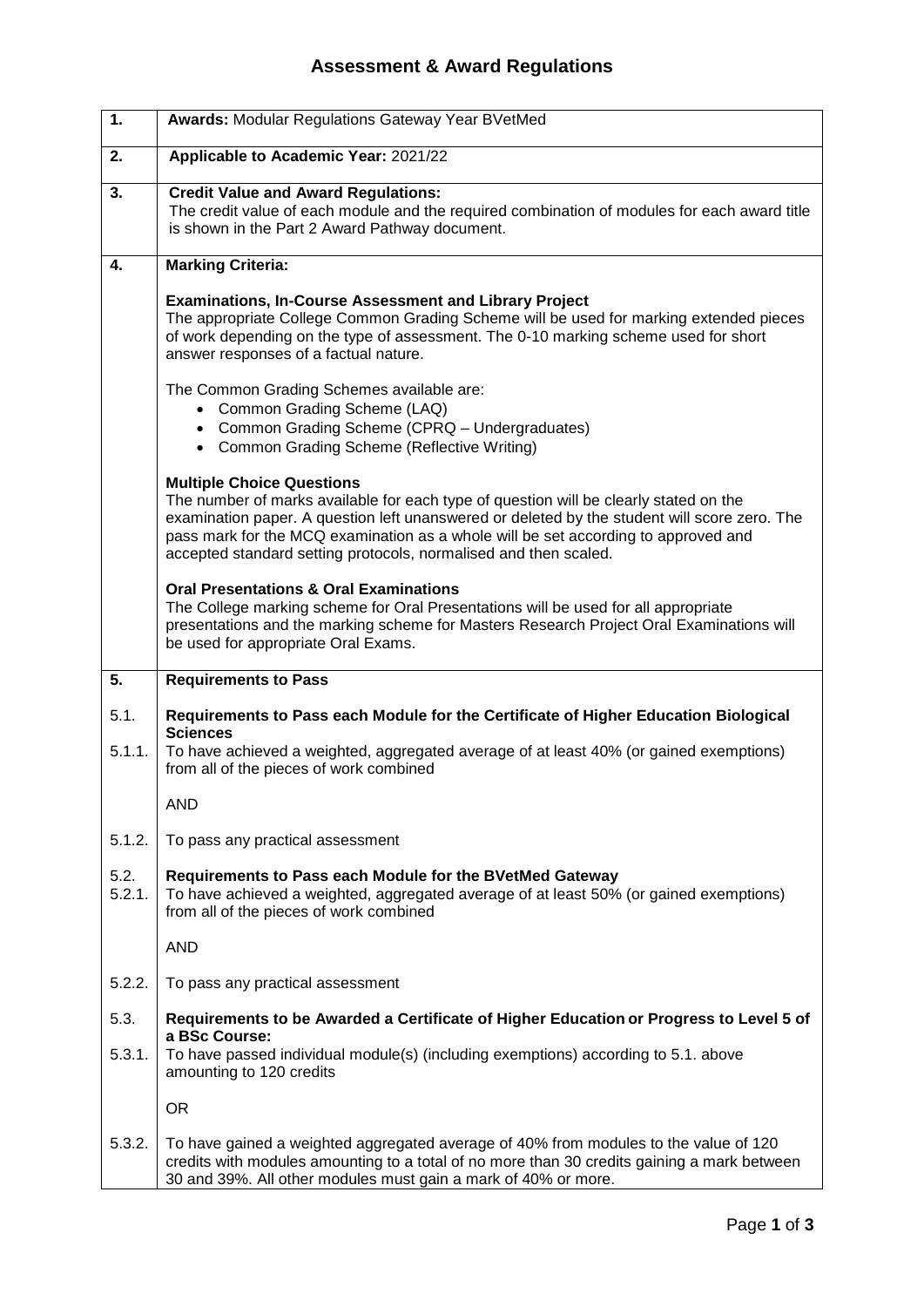## **Assessment & Award Regulations**

| 5.4.<br>5.4.1. | Requirements to Progress to Year 1 of the BVetMed<br>To have passed individual module(s) (including exemptions) according to 5.2. above<br>amounting to 120 credits                                                                                                                                                                                                                                                                                                                                                                                                  |
|----------------|----------------------------------------------------------------------------------------------------------------------------------------------------------------------------------------------------------------------------------------------------------------------------------------------------------------------------------------------------------------------------------------------------------------------------------------------------------------------------------------------------------------------------------------------------------------------|
|                | <b>AND</b>                                                                                                                                                                                                                                                                                                                                                                                                                                                                                                                                                           |
| 5.4.2.         | To have passed the Animal Handling Practical Assessment                                                                                                                                                                                                                                                                                                                                                                                                                                                                                                              |
|                | <b>OR</b>                                                                                                                                                                                                                                                                                                                                                                                                                                                                                                                                                            |
| 5.4.3.         | To have achieved an aggregated weighted average of 50% from the modules with no more<br>than one or two modules amounting to 30 credits in total gaining a mark between 40 and 49%.<br>All other modules must gain a mark of 50% or more.                                                                                                                                                                                                                                                                                                                            |
|                | <b>AND</b>                                                                                                                                                                                                                                                                                                                                                                                                                                                                                                                                                           |
| 5.4.4.         | To have passed the Animal Handling Practical Assessment                                                                                                                                                                                                                                                                                                                                                                                                                                                                                                              |
| 5.5<br>5.5.1.  | <b>Progression and Award</b><br>Provided the appropriate requirements are met a student can choose either to progress to<br>Level 5 BSc, BVetMed Year 1 or to claim the award of Certificate of Higher Education.                                                                                                                                                                                                                                                                                                                                                    |
| 5.5.2.         | In order to progress towards or gain a given award a student will need to have passed and<br>gained credit for modules that meet the required pattern for that award, as defined in the<br>Award Pathway document for BSc and MSci, or the requirements specified here for the<br>BVetMed.                                                                                                                                                                                                                                                                           |
| 6.             | <b>Consequences of Failure</b>                                                                                                                                                                                                                                                                                                                                                                                                                                                                                                                                       |
| 6.1.           | A student who fails a module at the first attempt shall have a right to resit. They will be<br>required to resit those pieces of work that were failed (with less than 50%) at the next<br>available opportunity.                                                                                                                                                                                                                                                                                                                                                    |
| 6.2.           | Where the student has not yet completed all of the modules in a Stage, they will be required<br>to resit any piece of work with a mark of less than 50% in order to pass a module if it has not<br>been passed on aggregate at the first attempt.                                                                                                                                                                                                                                                                                                                    |
| 6.3.           | The module mark obtained at the second attempt will be no greater than 40%. However,<br>where the work deserves a mark of more than 40% that mark shall be used for the purposes<br>of calculating the overall average mark of 50% required in 5.4. above.                                                                                                                                                                                                                                                                                                           |
| 6.4.           | When a module resit involves a piece of assessed work, the amount of time the resit student<br>is given to do that work should be the same as on the first occasion.                                                                                                                                                                                                                                                                                                                                                                                                 |
| 6.5.           | A student who is studying full time and has failed either the first or second year of their degree<br>course at the second attempt and has not previously repeated a year of undergraduate<br>study at the College (on any programme) will be entitled to repeat the year. The number of<br>attempts at assessments will be the same as for those students not repeating the year. All<br>Year Marks or Module Marks under the 'repeat year' rule will be capped at a maximum of a<br>bare pass and that will be the mark carried forward for degree classification. |
| 6.6.           | A student who is studying full time and has failed the year at the second attempt and has<br>previously repeated a year of undergraduate study at the College (on any programme) will be<br>required to withdraw from the course. They will have a right of appeal as described in College<br>Regulations                                                                                                                                                                                                                                                            |
| 6.7.           | A full time student who has not passed at the end of a repeated year is required to appeal<br>irrespective of any deferrals.                                                                                                                                                                                                                                                                                                                                                                                                                                         |